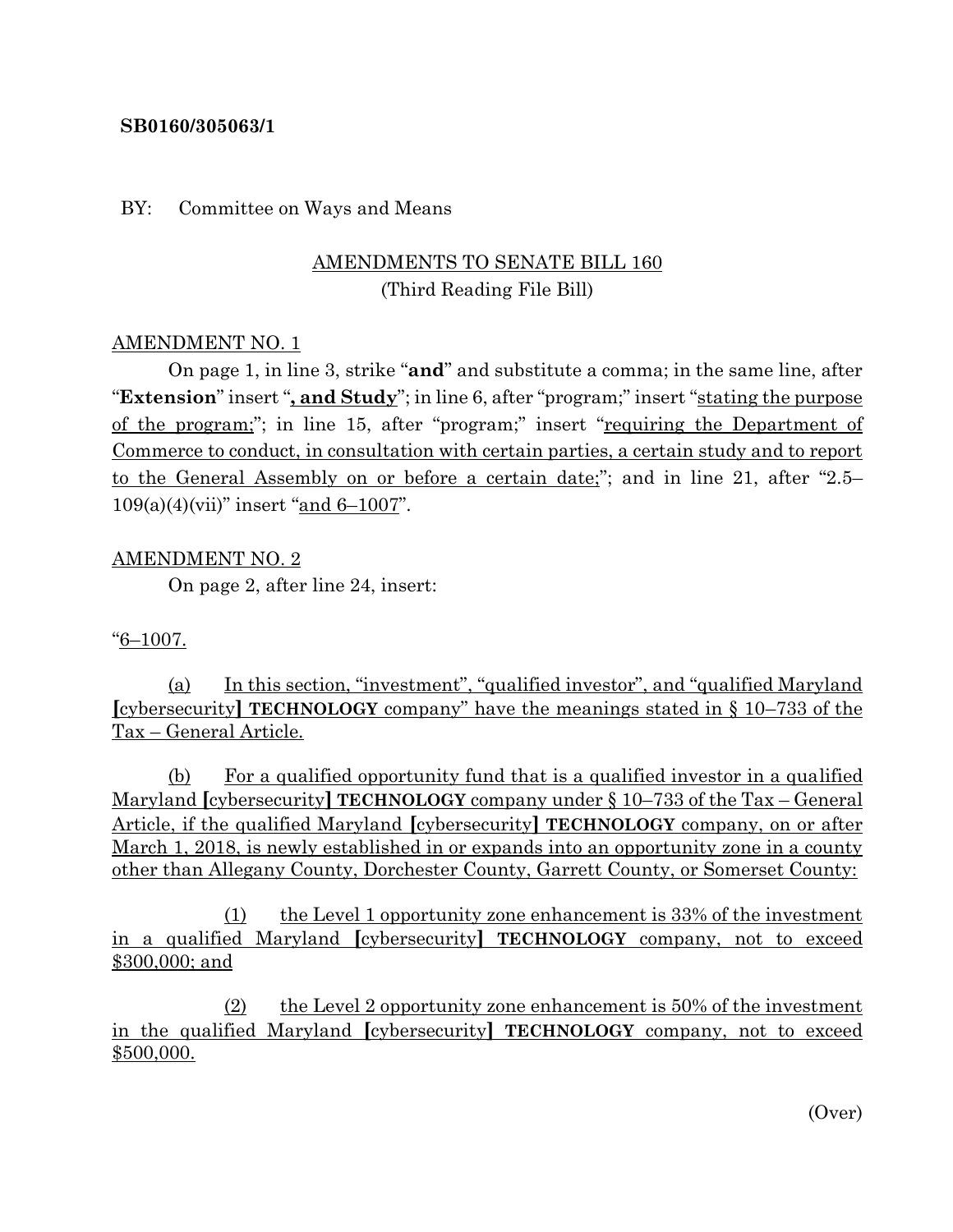# **SB0160/305063/1 Committee on Ways and Means Amendments to SB 160 Page 2 of 3**

(c) The enhanced tax credit percentages and maximums authorized under subsection (b) of this section are in substitution for and not in addition to the percentages and maximums under  $\S 10-733$  (d) of the Tax – General Article.".

On page 4, in line 2, after "include" insert "**:**

**1.**";

in line 5, after "countries" insert "**; OR**

# **2. A FOUNDER OR CURRENT EMPLOYEE OF THE QUALIFIED MARYLAND TECHNOLOGY COMPANY, IF THE COMPANY HAS BEEN IN ACTIVE BUSINESS FOR MORE THAN 5 YEARS**";

in line 8, strike "(b)(2)" and substitute "**(B)(3)**"; in line 17, after "(1)" insert "**THE INNOVATION INVESTMENT INCENTIVE TAX CREDIT IS INTENDED TO FOSTER THE GROWTH OF MARYLAND'S TECHNOLOGY SECTORS BY INCENTIVIZING INVESTMENT IN EARLY–STAGE COMPANIES WITH THE GOAL OF INCREASING THE NUMBER OF COMPANIES DEVELOPING INNOVATIVE TECHNOLOGIES IN MARYLAND, INCREASING OVERALL INVESTMENTS IN CURRENT AND EMERGING TECHNOLOGY SECTORS, AND INCREASING THE NUMBER OF INDIVIDUAL INVESTORS ACTIVELY INVESTING IN MARYLAND'S TECHNOLOGY COMPANIES.**

# **(2)**";

in lines 17 and 23, in each instance, strike "(2)" and substitute "**(3)**"; and in line 23, strike "(1)" and substitute "**(2)**".

On page 5, in lines 25 and 27, in each instance, strike "**(3)**" and substitute "**(4)**".